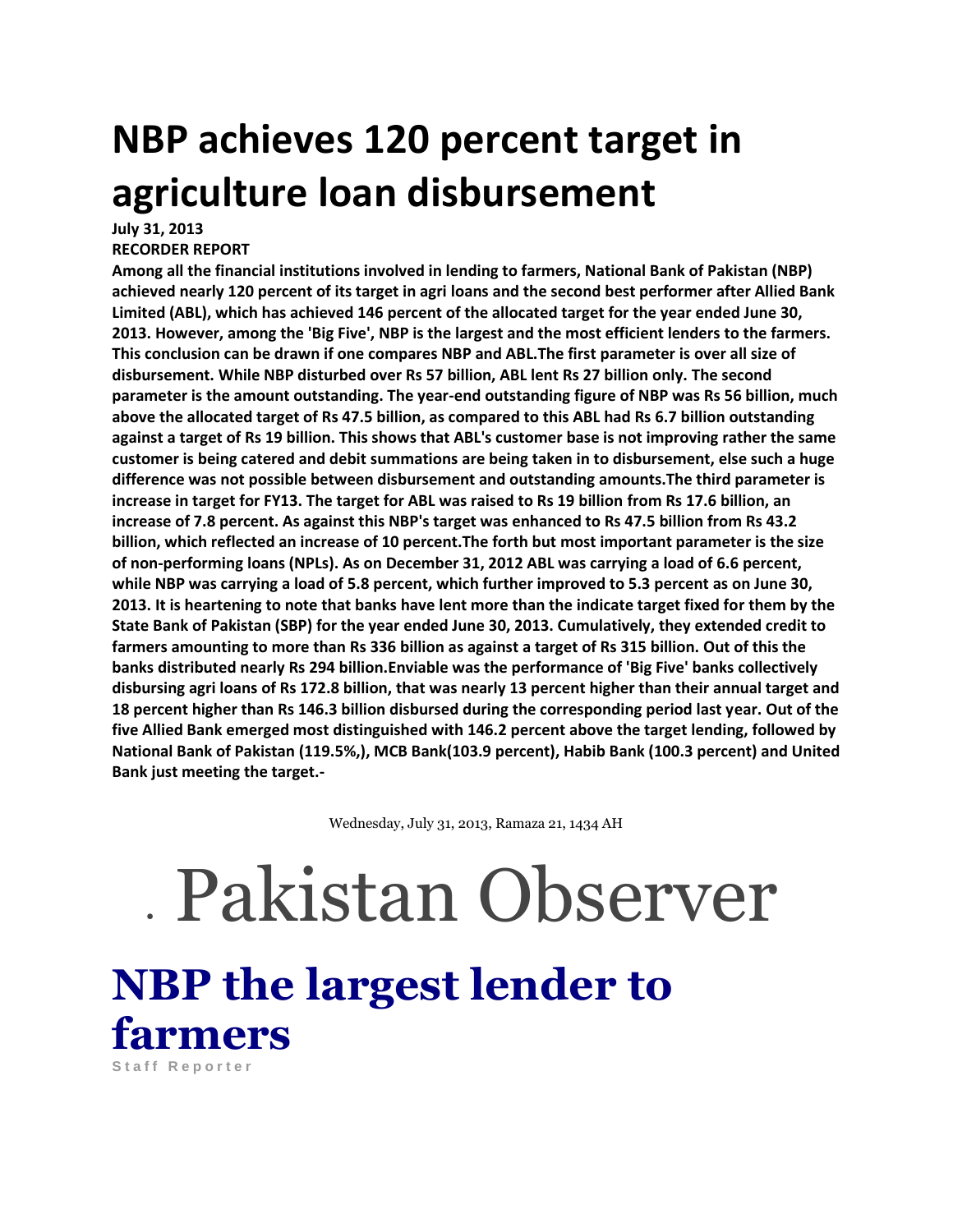**Wednesday, July 31, 2013 - Karachi—Among all the financial institutions involved in lending to farmers National Bank of Pakistan (NBP) achieved nearly 120% of its target in agri loans and the second best performer after Allied Bank Limited (ABL), which has achieved 146% of the allocated target for the year ended June 30, 2013.However, among the 'Big Five', NBP is the largest and the most efficient lenders to the farmers. This conclusion can be drawn if one compares NBP and ABL.The first parameter is over all size of disbursement. While NBP disturbed over Rs57 billion, ABL lent Rs27 billion only.The second parameter is the amount outstanding. The yearend outstanding figure of NBP was Rs56 billion, much above the allocated target of Rs47.5 billion, as compared to this ABL had Rs6.7 billion outstanding against a target of Rs19 billion. This shows that ABL's customer base is not improving rather the same customer is being catered and debit summations are being taken in to disbursement, else such a huge difference was not possible between disbursement and outstanding amounts.The third parameter is increase in target for FY13. The target for ABL was raised to Rs19 billion from Rs17.6 billion, an increase of 7.8%. As against this NBP's target was enhanced to Rs47.5 billion from Rs43.2 billion, which reflected an increase of 10%.The forth but most important parameter is the size of non-performing loans (NPLs). As on December 31, 2012 ABL was carrying a load of 6.6%, while NBP was carrying a load of 5.8%, which further improved to 5.3% as on June 30, 2013.**

## The Nation [W](http://www.nation.com.pk/)ednesday, 31 July, 2013 **NBP largest and most efficient lender to farmers**

**July 31, 2013** 

**For news details visit [: http://www.nation.com.pk/pakistan-news-newspaper-daily-english](http://www.nation.com.pk/pakistan-news-newspaper-daily-english-online/business/31-Jul-2013/nbp-largest-and-most-efficient-lender-to-farmers)[online/business/31-Jul-2013/nbp-largest-and-most-efficient-lender-to-farmers](http://www.nation.com.pk/pakistan-news-newspaper-daily-english-online/business/31-Jul-2013/nbp-largest-and-most-efficient-lender-to-farmers)**

**[For news details Read on : NBP largest and most efficient lender to farmers](http://www.nation.com.pk/pakistan-news-newspaper-daily-english-online/business/31-Jul-2013/nbp-largest-and-most-efficient-lender-to-farmers)**

**KARACHI (PR): Among all the financial institutions involved in lending to farmers National Bank of Pakistan (NBP) achieved nearly 120pc of its target in agri loans and the second best performer after Allied Bank Limited (ABL), which has achieved 146% of the allocated target for the year ended June 30, 2013.However, among the 'Big Five', NBP is the largest and the most efficient lenders to the farmers. This conclusion can be drawn if one compares NBP and ABL.The first parameter is over all size of disbursement. While NBP disturbed over Rs57 billion, ABL lent Rs27 billion only.The second parameter is the amount outstanding. The yearend outstanding figure of NBP was Rs56 billion, much above the allocated target of Rs47.5 billion, as compared to this ABL had Rs6.7 billion outstanding against a target of Rs19 billion. This shows that ABL's customer base is not improving rather the same customer is being catered and debit summations are being taken in to disbursement, else such a huge difference was not possible between**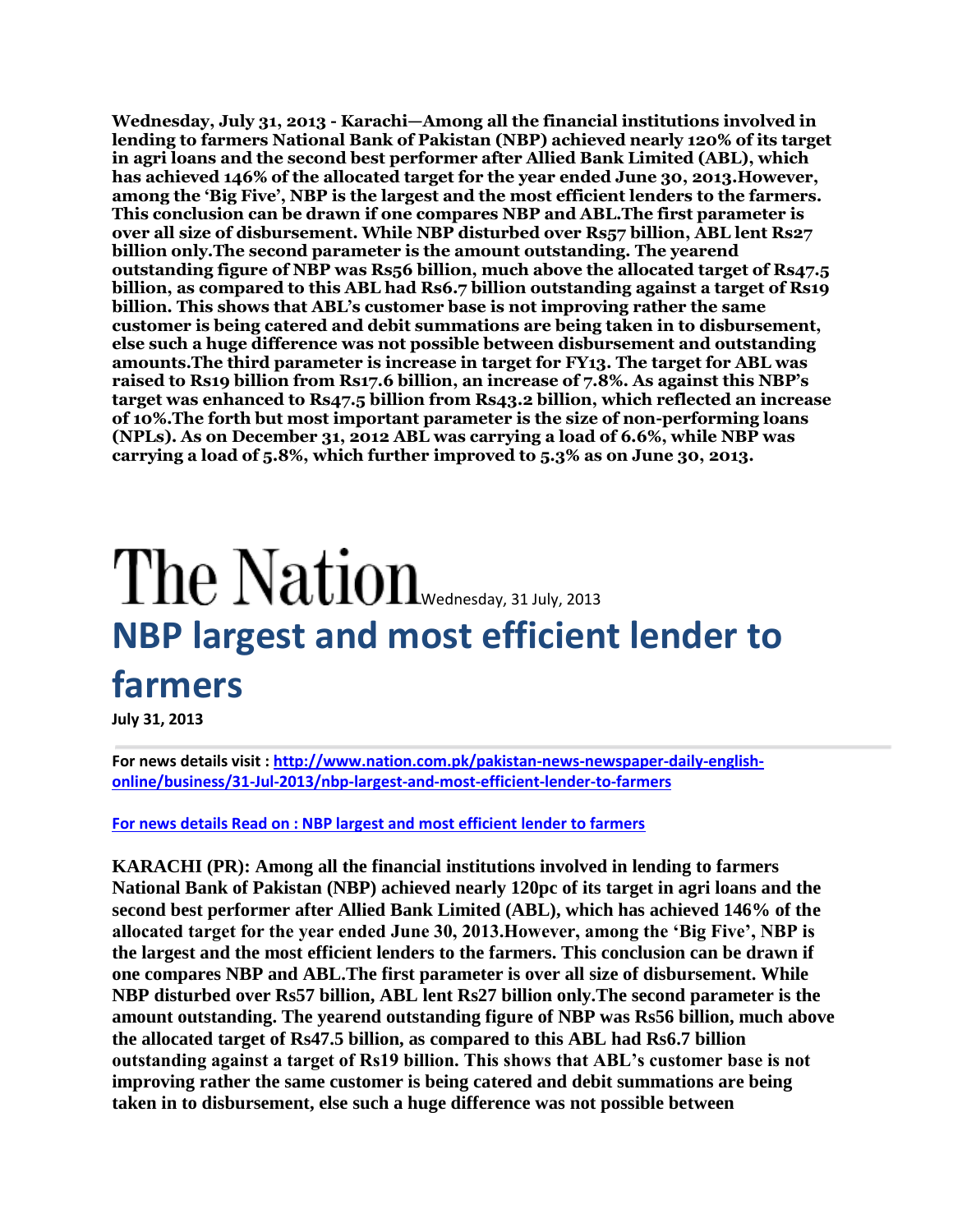**disbursement and outstanding amounts.The third parameter is increase in target for FY13. The target for ABL was raised to Rs19 billion from Rs17.6 billion, an increase of 7.8%. As against this NBP's target was enhanced to Rs47.5 billion from Rs43.2 billion, which reflected an increase of 10%.The forth but most important parameter is the size of nonperforming loans (NPLs). As on December 31, 2012 ABL was carrying a load of 6.6%, while NBP was carrying a load of 5.8%, which further improved to 5.3% as on June 30, 2013.**

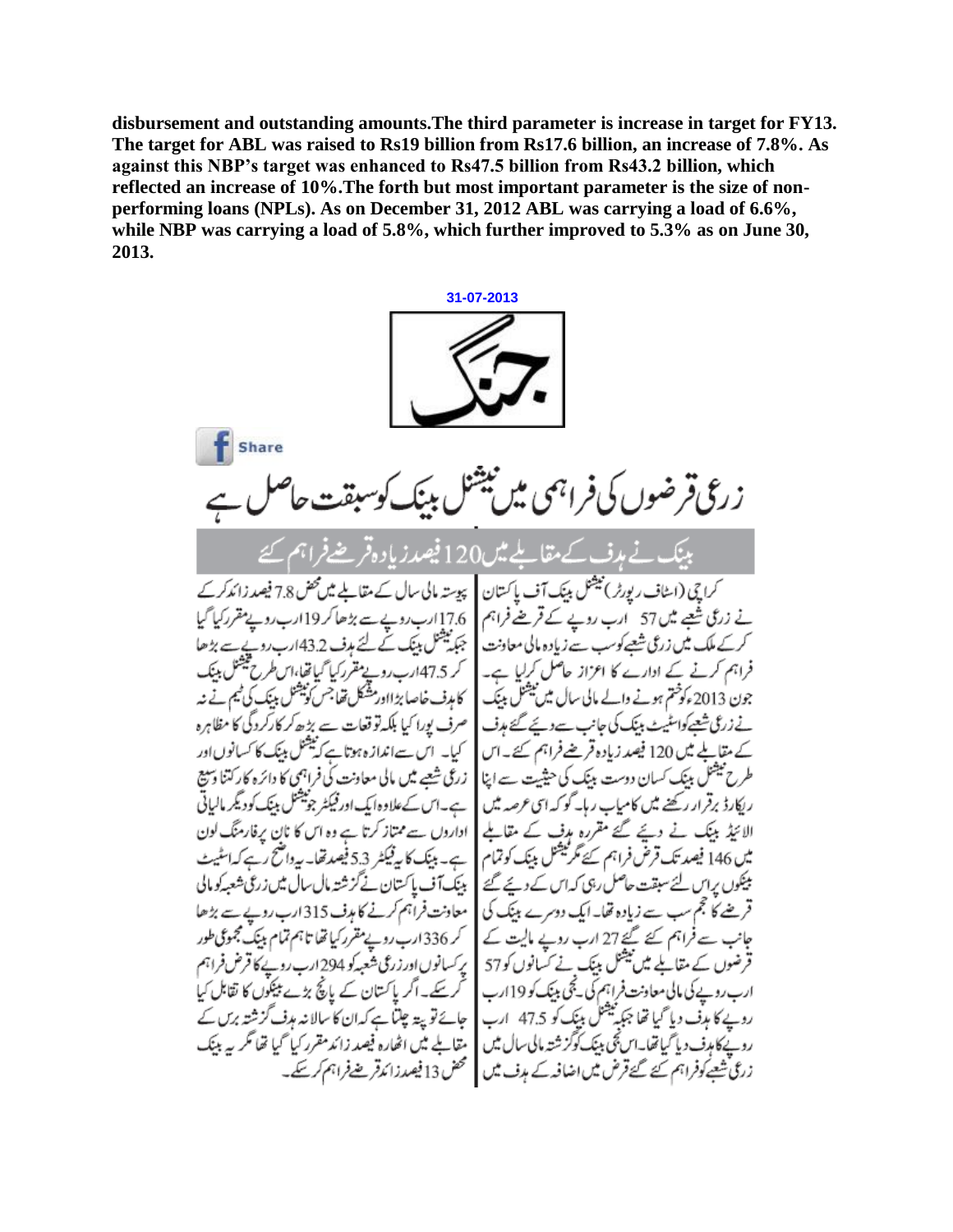



نیشنل ببنک کو زرعی شتیے کوسب سے زیادہ مالی معاونت کااعزاز حاصل کراچی(بزنس رپورٹر) نیٹنل بینک آف پاکستان نے زرعی شعبے میں 57ارب روپے کے قرضہ جات فراہم کر کے ملک میں زرعی شیعے کو سب سے زیادہ مالی معاونت فراہم کر نے کے ادارے کااعزاز حاصل کر لیاہے۔ جون 13 20 کو ختم ہونے والے مالی سال میں نیشنل بینک نے زرعی شعبے کواسٹیٹ بینک کی جانب سے دے گئے ہدف کے مقالے میں 120 فیصد قرضہ جات فراہم کیے ،اس طرح نیشنل بینک کسان دوست بینک کی حیثیت سے اپنار اپکار ڈبر قرار رکھنے میں کامیاب رہا گواسی عرصہ میں الائیڈ بینک نے دیے گئے مقرر ہوف کے مقابلے میں 146 فیصد تک قرض فراہم کیے مگر نیشل بینک کو تمام بیٹکوں پراس لیے سبقت حاصل رہی کہ اس کے دیے گئے قرضہ جات کا حجم سب سے زیادہ تھا،الائیڈ بینک کی جانب سے فراہم کیے گئے 27ارب روپے مالیت کے قرضہ جات کے مقالے میں نیشنل بینک نے کسانوں کو 57ارب روپے کی مالی معاونت فراہم کی،الائیڈ بینک کو 19 ارب روپے کا ہدف دیاً کیاتھا جبکہ نیشنل بینک کو7.5ارب روپے کا ہدف دیاً کیاتھا،اس طرح نیشنل بینک کا مدف خاصا بڑااور مشکل تھا جس کو نیشنل بینک کی ٹیم نے نہ صرف یورا کیا بلکہ تو قعات سے بڑھ کر کارکر د گی کا مظاہر ہ کیا،اس سےاندازہ ہو تاہے کہ نیشنل بینک کاکساتوںاور زرعی شعبے میں مالی معاونت کی فراہمی کادائرہ کار کتنا وستيع ہے۔

**31-07-2013**